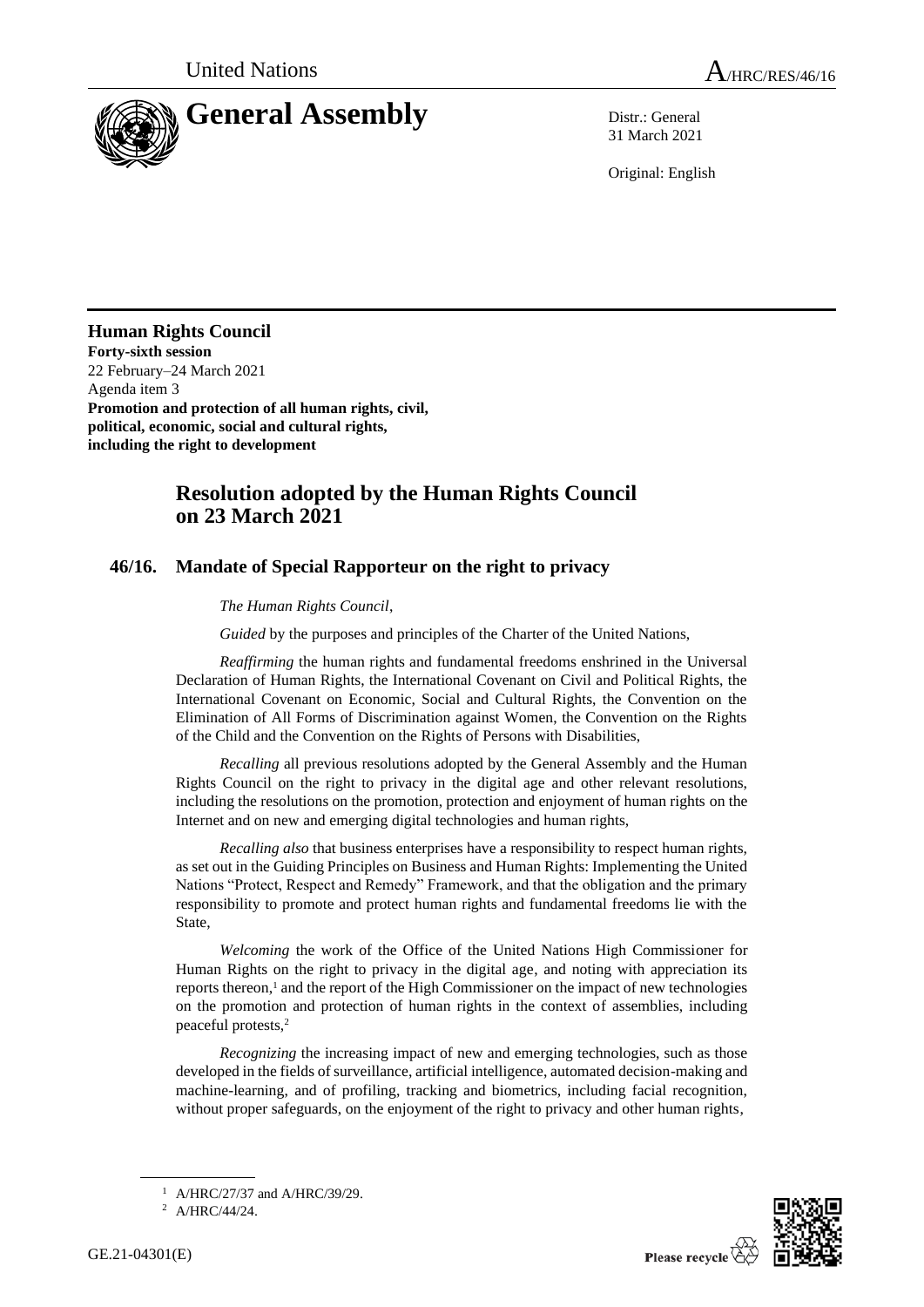*Recalling* its resolutions 5/1, on institution-building of the Human Rights Council, and 5/2, on the Code of Conduct for Special Procedure Mandate Holders of the Human Rights Council, of 18 June 2007, and stressing that all mandate holders shall discharge their duties in accordance with those resolutions and the annexes thereto,

1. *Decides* to extend the mandate of the Special Rapporteur on the right to privacy for a period of three years, whose tasks will include:

(a) To gather relevant information, including on international and national frameworks, national practices and experience, to study trends, developments and challenges in relation to the right to privacy, as set out in article 12 of the Universal Declaration of Human Rights and article 17 of the International Covenant on Civil and Political Rights, and to make recommendations to ensure its promotion and protection, including in connection with the challenges arising from new and emerging technologies;

(b) To seek, receive and respond to information, while avoiding duplication, from States, the United Nations and its agencies, programmes and funds, regional human rights mechanisms, national human rights institutions, civil society organizations, the private sector, including business enterprises, and any other relevant stakeholders or parties;

(c) To identify possible obstacles to the promotion and protection of the right to privacy and to identify, exchange and promote principles and best practices at the national, regional and international levels and to submit proposals and recommendations to the Human Rights Council in that regard, including with a view to particular challenges arising in the digital age and during the design, development and deployment of new and emerging technologies;

(d) To participate in and contribute to relevant international conferences and events with the aim of promoting a systematic and coherent approach to issues pertaining to the mandate;

(e) To raise awareness concerning the importance of promoting and protecting the right to privacy, including with a view to the particular challenges arising in the digital age, and concerning the importance of providing individuals whose right to privacy has been violated with access to an effective remedy, consistent with international human rights obligations;

(f) To integrate a gender perspective and the principle of non-discrimination throughout the work of the mandate;

To report on alleged violations, wherever they may occur, of the right to privacy, as set out in article 12 of the Universal Declaration of Human Rights and article 17 of the International Covenant on Civil and Political Rights, including in connection with the challenges arising from new and emerging technologies, and to draw the attention of the Human Rights Council and the United Nations High Commissioner for Human Rights to situations of particularly serious concern;

(h) To submit an annual report to the Human Rights Council and to the General Assembly;

(i) To cooperate with other special procedure mandate holders and the Envoy of the Secretary-General on Technology, in accordance with their mandates;

2. *Calls upon* all States to cooperate fully with and to assist the Special Rapporteur in the performance of the mandate, including by providing all necessary information requested by him or her, to respond promptly to his or her urgent appeals and other communications, to consider favourably the mandate holder's requests to visit their countries and to consider implementing the recommendations made by the mandate holder in his or her reports;

3. *Encourages* all relevant stakeholders, including the United Nations and its agencies, programmes and funds, regional human rights mechanisms, national human rights institutions, civil society and the private sector to cooperate fully with the Special Rapporteur to enable him or her to fulfil the mandate;